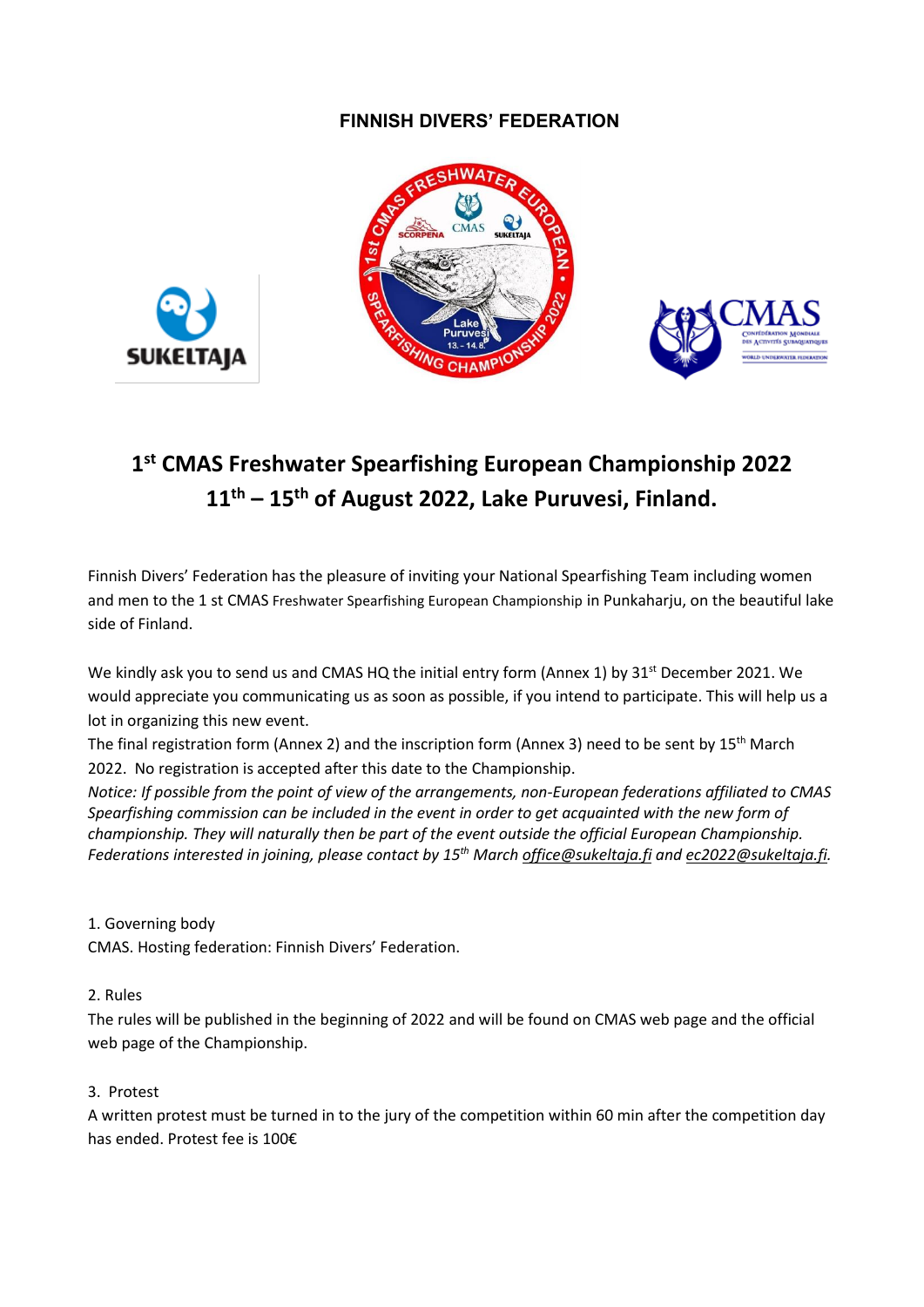4. Statement of liability

Participation in the 1st CMAS Freshwater Spearfishing European Championship takes place at athletes' own responsibility. The hosting Federation is not liable for personal or material damage.

5. Place

Puruvesi Lake, Punkaharju, Finland

Punkaharju lies 350 km northeast of Helsinki. There is a train connection from Helsinki to Punkaharju, which takes approximately four hours.

6. Time Competition will take place on Saturday,  $13<sup>th</sup>$  and Sunday  $14<sup>th</sup>$ August 2022. Arrival day 11<sup>th</sup> August, Gala dinner 14<sup>th</sup> August, departure on 15<sup>th</sup> August.

### 7. Registration

Please use the documents annex 1-3 to register by email to the following addresses: [office@sukeltaja.fi](mailto:office@sukeltaja.fi) ( Finnish Divers' Federation office). [EC2022@sukeltaja.fi](mailto:EC2022@sukeltaja.fi) (Secretariat of the Championship). [spo@cmas.org](mailto:spo@cmas.org) (CMAS HQ).

After registering your Team will receive all the necessary information about the competition, including detailed competition rules, accommodation information and scouting opportunities.

### 8. Team entry fees

The following table contains all the different inscription options.

| Number of   | <b>INSCRIPTION MODE 1</b>  |       |     | <b>INSCRIPTION MODE 2</b> |       |     | <b>INSCRIPTION MODE 3</b> |       |     |
|-------------|----------------------------|-------|-----|---------------------------|-------|-----|---------------------------|-------|-----|
| members     | Inscription, accommodation |       |     | Insription + boats        |       |     | Inscription only          |       |     |
| in the team | including breakfast, boats |       |     |                           |       |     |                           |       |     |
|             |                            | women | men |                           | women | men |                           | women | men |
|             | 600 €                      |       |     | 400 €                     |       |     | 200 €                     |       |     |
|             | 1200 €                     |       |     | 800 €                     |       |     | 400 €                     |       |     |
|             | 1800 €                     |       |     | 1200 €                    |       |     | 600 €                     |       |     |
| 4           | 2400 €                     |       |     | 1600€                     |       |     | 800 €                     |       |     |
|             | 3000 €                     |       |     | 2000€                     |       |     | 1000€                     |       |     |

The above options include participation in the Gala Dinner, organized after the competition, for all inscribed members of the team. Accommodation during 11.-15.8. with breakfast is included in the inscription fees. Fuel of the boats during the competition is not included in the inscription fee.

All payments shall be paid by bank transfer, clearly marked "Freshwater Spearfishing EC2022" and name of the Team.

Recipient of the payment: Finnish Divers' Federation

Bank: DANSKE BANK, IBAN Account number: FI8380001300541514, BIC code: DABAFIHH

**50% of the payment needs to be done by 15th March and the remaining 50% of the fee by 15th June 2022.**